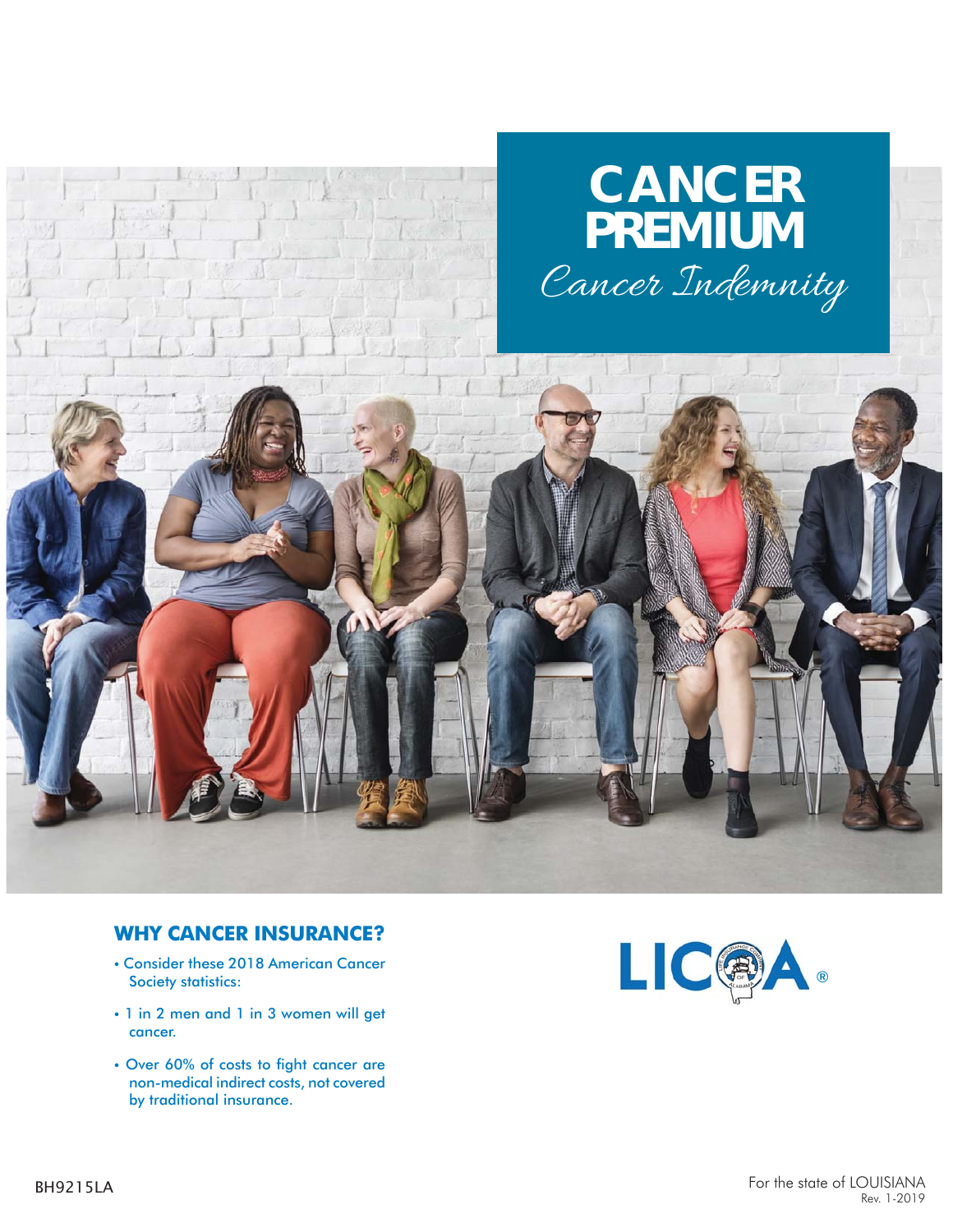

#### What Is Cancer?

Cancer is a group of diseases characterized by uncontrolled growth and spread of abnormal cells. If the spread is not controlled, it can result in death. Cancer is treated with surgery, radiation, chemotherapy, hormone therapy, biological therapy, and targeted therapy.

#### Can Cancer Be Prevented?

The American Cancer Society estimates that in 2011 about 171,600 cancer deaths are expected to be caused by tobacco use. Scientific evidence suggests that about one-third of the 571,950 cancer deaths expected to occur in 2011 will be related to overweight or obesity, physical inactivity, and poor nutrition

This brochure provides a brief description of the important features of the policy. This describes a Hospital, Surgical, Medical Insurance Policy and Riders Form HC75C0109, HC77R0109, HC79S0109, HC80T0109, HC81A0109 and HC82W0109 limited to Cancer; A Cancer Policy Only. This is not the insurance contract, and only the actual policy provisions will control. It is therefore important that you **Read Your** Policy Carefully. If a Covered Person receives a Positive Medical Diagnosis of Cancer with a Diagnosis Date after the 30th day following the Policy Effective Date as shown on the Policy Schedule Page and while this Policy is in force, we will pay the following Indemnity Benefits.

| <b>BENEFIT</b>                                 | <b>BENEFIT AMOUNT</b><br><b>ADDITIONAL BENEFIT INFORMATION</b> |                                                                                                                                                                                                                                                                                                                                                                                                                                                                                                                                                                                                                                                                                              |  |  |  |  |
|------------------------------------------------|----------------------------------------------------------------|----------------------------------------------------------------------------------------------------------------------------------------------------------------------------------------------------------------------------------------------------------------------------------------------------------------------------------------------------------------------------------------------------------------------------------------------------------------------------------------------------------------------------------------------------------------------------------------------------------------------------------------------------------------------------------------------|--|--|--|--|
| <b>CANCER PREVENTION &amp; EARLY DIAGNOSIS</b> |                                                                |                                                                                                                                                                                                                                                                                                                                                                                                                                                                                                                                                                                                                                                                                              |  |  |  |  |
| <b>HEALTH AND</b><br><b>WELLNESS</b>           | \$100<br>per calendar<br>year                                  | Pays the indemnity benefit per calendar year, per covered person for the following<br>Wellness Tests which are performed 30 days or more after the policy effective date.<br>• Mammogram • Pap Smear • Thin Prep • Colonoscopy • Biopsy • Flexible<br>Sigmoidoscopy • Breast Ultrasound • Testicular Ultrasound • Thermography •<br>Virtual Colonoscopy • Chest X-ray • Serum Protein Electrophoresis • Hemoccult<br>Stool Specimen (lab confirmed) • Breast MRI (magnetic resonance imaging)<br>• CA15-3 (blood test for breast Cancer tumor) • PSA (blood test for prostate<br>Cancer) • CA 125 (blood test for ovarian Cancer) • CEA (blood test for colon<br>Cancer) NO LIFETIME MAXIMUM |  |  |  |  |
| <b>HEALTHY</b><br><b>LIFESTYLE</b>             | \$75<br>per calendar<br>year                                   | Pays the indemnity benefit for making healthy lifestyle choices. This benefit<br>is payable if a covered person incurs an expense for joining a gym or fitness<br>organization, participating in a smoking cessation program or joining a weight<br>loss program. This benefit is payable once per calendar year per covered person<br>that is over the age of 17. NO LIFETIME MAXIMUM                                                                                                                                                                                                                                                                                                       |  |  |  |  |
| <b>ANNUAL</b><br><b>CHECK-UP</b>               | \$200 per calendar year                                        | Pays an indemnity benefit of \$200 per calendar year for annual check-ups after<br>a positive diagnosis of Internal Cancer. This benefit has a lifetime maximum limit<br>of 5 annual check-ups per covered person.<br>\$1,000 LIFETIME MAXIMUM PER INSURED                                                                                                                                                                                                                                                                                                                                                                                                                                   |  |  |  |  |
| <b>DIAGNOSTIC</b><br><b>TESTING</b>            | \$500                                                          | Pays a lifetime indemnity benefit of \$500 for the diagnostic procedures involved<br>with a positive diagnosis of Cancer. These procedures include, but are not limited<br>to: radiological exams, echo tests, laboratory tests, blood tests, biopsies and<br>scans (MRI, CT, etc.) ordered by a physician.<br>\$500 LIFETIME MAXIMUM PER INSURED                                                                                                                                                                                                                                                                                                                                            |  |  |  |  |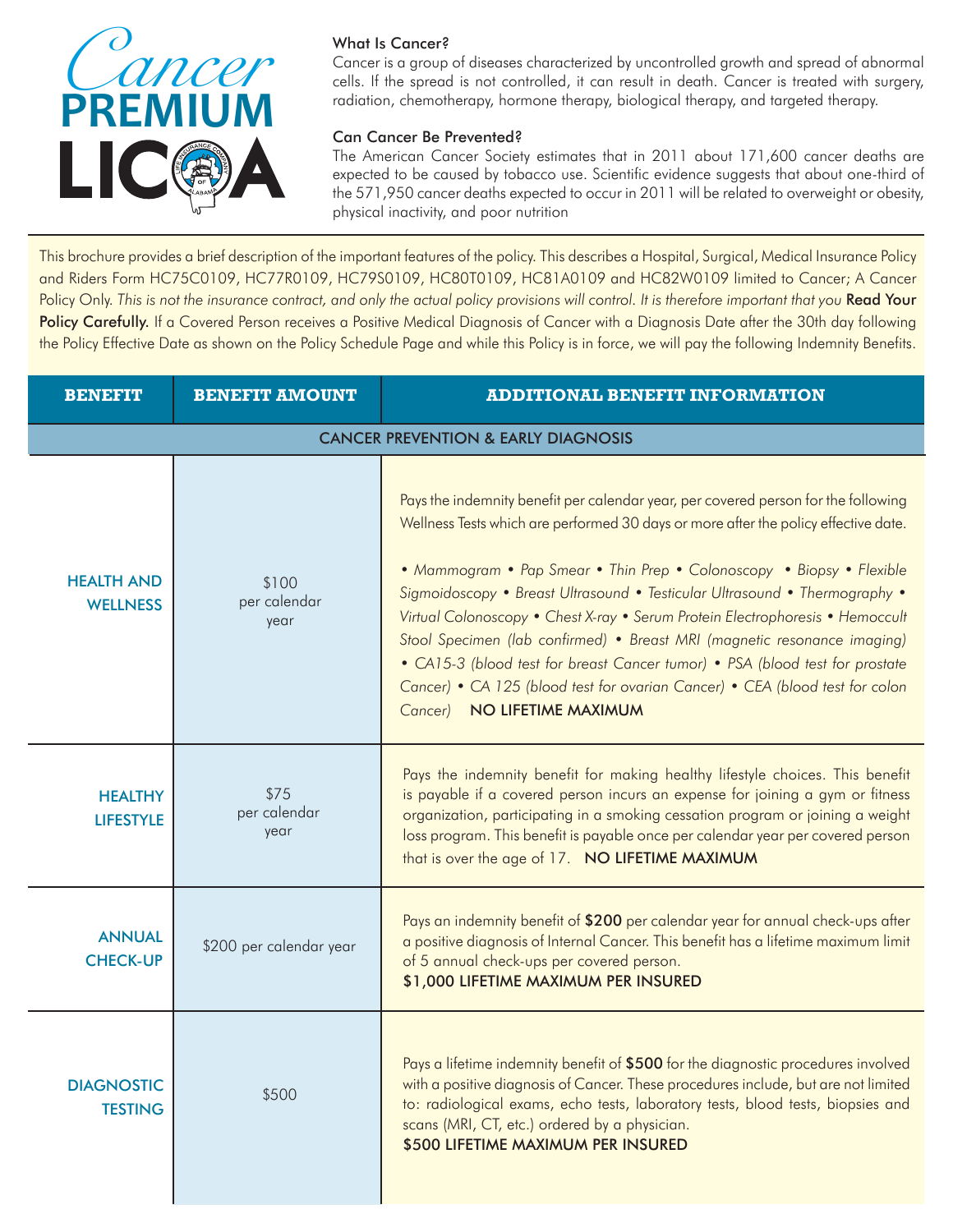| <b>BENEFIT</b>                                                                      | <b>BENEFIT AMOUNT</b> | <b>ADDITIONAL BENEFIT INFORMATION</b>                                                                                                                                                                                                                                                                                                |
|-------------------------------------------------------------------------------------|-----------------------|--------------------------------------------------------------------------------------------------------------------------------------------------------------------------------------------------------------------------------------------------------------------------------------------------------------------------------------|
|                                                                                     |                       | RADIATION, CHEMOTHERAPY, IMMUNOTHERAPY, DRUGS AND MEDICINES                                                                                                                                                                                                                                                                          |
| <b>INITIAL</b>                                                                      | <b>OPTION P</b>       |                                                                                                                                                                                                                                                                                                                                      |
| <b>TREATMENT</b><br><b>RADIATION OR</b><br><b>INJECTED CHEMO</b>                    | \$3,000               | We will pay the initial treatment benefit the first time a covered person<br>receives Radiation Therapy or Intravenous Chemotherapy for the treatment<br>of Cancer. ONCE PER COVERED PERSON                                                                                                                                          |
| ORAL CHEMO,<br><b>IMMUNOTHERAPY</b><br><b>AND ANTI-NAUSEA</b><br><b>MEDICATIONS</b> | \$300                 | We will pay the initial treatment benefit the first time a covered person<br>receives Non-Intravenous Chemotherapy, Immunotherapy or Anti-Nausea<br>Medication for the treatment of Cancer. ONCE PER COVERED PERSON                                                                                                                  |
| <b>MONTHLY</b><br><b>RADIATION AND</b><br><b>CHEMOTHERAPY</b>                       | \$3,000               | We will pay the monthly indemnity benefit each calendar month a covered<br>person receives Radiation Therapy or Intravenous Chemotherapy for the<br>treatment of Cancer. NO LIFETIME MAXIMUM                                                                                                                                         |
| <b>MONTHLY</b><br><b>IMMUNOTHERAPY,</b><br><b>DRUGS AND</b><br><b>MEDICINES</b>     | \$300                 | We will pay the monthly indemnity benefit each calendar month a covered<br>person receives Non-Intravenous Chemotherapy, Immunotherapy or Anti-<br>Nausea Medication for the treatment of Cancer.<br>NO LIFETIME MAXIMUM                                                                                                             |
|                                                                                     |                       | <b>INPATIENT/OUTPATIENT CANCER SURGERY</b>                                                                                                                                                                                                                                                                                           |
|                                                                                     |                       | Pays the indemnity benefit per operation, including anesthesia, for the                                                                                                                                                                                                                                                              |
| <b>SURGICAL</b><br><b>BENEFIT</b>                                                   | up to<br>\$6,500      | removal of malignant cancerous tissues as outlined in the Policy Schedule<br>of Operations. Benefits are not payable for removal of tissue for diagnostic<br>purposes including biopsies. Only one surgical benefit is payable per<br>day. INPATIENT OR OUTPATIENT SURGERY. NO LIMIT ON NUMBER<br>OF OPERATIONS. NO LIFETIME MAXIMUM |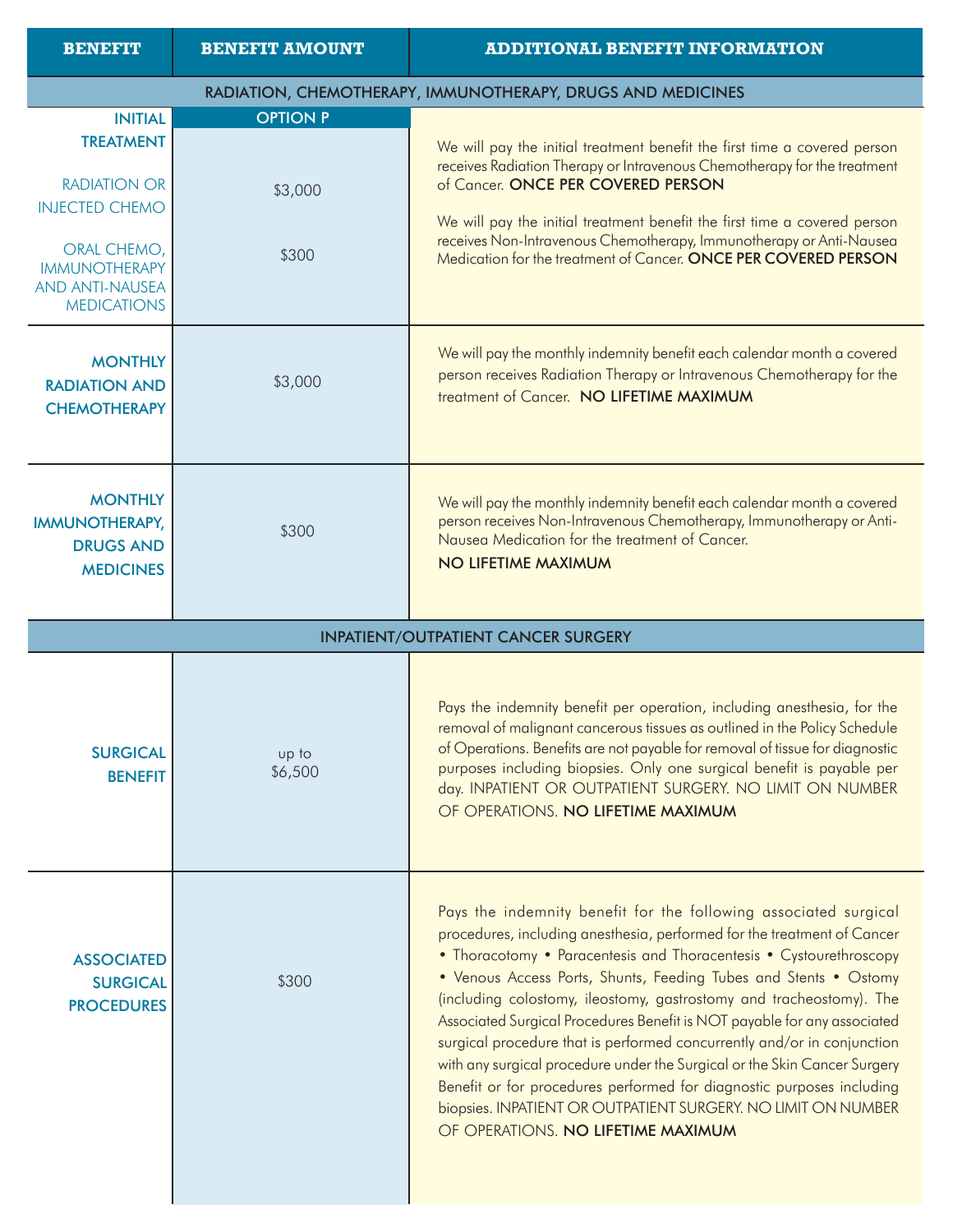| <b>BENEFIT</b>                                   | <b>BENEFIT AMOUNT</b>                                                | <b>ADDITIONAL BENEFIT INFORMATION</b>                                                                                                                                                                                                                                                                                                                                                                                                                                                                           |  |  |  |
|--------------------------------------------------|----------------------------------------------------------------------|-----------------------------------------------------------------------------------------------------------------------------------------------------------------------------------------------------------------------------------------------------------------------------------------------------------------------------------------------------------------------------------------------------------------------------------------------------------------------------------------------------------------|--|--|--|
| <b>INPATIENT/OUTPATIENT CANCER SURGERY</b>       |                                                                      |                                                                                                                                                                                                                                                                                                                                                                                                                                                                                                                 |  |  |  |
| <b>SKIN CANCER</b><br><b>SURGERY</b>             | up to<br>\$800                                                       | Pays the indemnity benefit per operation, including anesthesia, for the removal of<br>lesions or tumors from the skin, as outlined in the Policy Schedule of Operations.<br>Benefits are not payable for removal of tissue for diagnostic purposes including<br>biopsies or cosmetic or reconstruction purposes. INPATIENT OR OUTPATIENT<br>SURGERY. NO LIMIT ON NUMBER OF OPERATIONS.<br>NO LIFETIME MAXIMUM                                                                                                   |  |  |  |
| 2ND AND 3RD<br><b>SURGICAL</b><br><b>OPINION</b> | \$350                                                                | Pays the indemnity benefit after a positive diagnosis of internal cancer, for a<br>Second and Third surgical opinion from a licensed physician before surgery is<br>performed. This benefit is payable for only 1 second and 1 third surgical opinion<br>per recommended surgical procedure to remove malignant cancerous tissue.<br>NO LIFETIME MAXIMUM                                                                                                                                                        |  |  |  |
| <b>PROSTHESIS</b><br><b>SURGICAL</b>             | \$3,000                                                              | Pays the indemnity benefit of for surgically implanted prosthetic devices or pays<br>an indemnity benefit per occurrence for non-surgically implanted prosthetic<br>devices that are prescribed (examples of non-surgically implanted prosthetic<br>devices are voice boxes, hair pieces, and removable breast prosthesis) as a<br>direct result of the surgical removal of malignant cancerous tissue. The surgical                                                                                            |  |  |  |
| <b>NON-SURGICAL</b>                              | \$300                                                                | and non-surgical prosthesis is payable twice per covered person. This benefit<br>is not payable when surgical reconstruction benefit is payable. \$6,000<br>SURGICAL LIFETIME MAXIMUM PER INSURED / \$600 NON-SURGICAL<br>LIFETIME MAXIMUM PER INSURED                                                                                                                                                                                                                                                          |  |  |  |
| <b>SURGICAL</b><br><b>RECONSTRUCTION</b>         | up to<br>\$2,500                                                     | Pays the indemnity benefit for reconstructive surgical procedures, including<br>anesthesia, as outlined in the Policy Schedule of Operations as a result of<br>the treatment of Cancer. This benefit is limited to two (2) procedures per site<br>and includes breast implants. This benefit is not payable when surgical<br>prosthesis benefit is payable. \$5,000 LIFETIME MAXIMUM PER INSURED                                                                                                                |  |  |  |
|                                                  |                                                                      | <b>TRANSPORTATION AND LODGING</b>                                                                                                                                                                                                                                                                                                                                                                                                                                                                               |  |  |  |
| <b>TRANSPORTATION</b><br><b>BENEFIT</b>          | Round trip (air, rail or bus)<br>or \$0.50 per mile<br>up to \$1,500 | Pays the Usual and Customary charge for coach fare by common carrier for<br>round trip transportation (air, rail, or bus) for a covered person and an adult<br>companion to a treatment facility that is greater than fifty (50) miles one-way from<br>the covered person's home to receive treatment for cancer. When transportation<br>is by private vehicle, we will pay \$0.50 per mile round trip. The Transportation<br>Benefit is limited to a maximum of \$1,500 per round trip.<br>NO LIFETIME MAXIMUM |  |  |  |
| <b>LODGING</b>                                   | \$100 per day                                                        | Pays an indemnity benefit of \$100 per day for lodging when a covered person<br>is receiving treatment for Cancer at a hospital or medical facility more than fifty<br>(50) miles one-way from the covered person's residence. This benefit is payable<br>for either the covered person or an adult companion traveling with them. This<br>benefit is only payable on the day treatment is being received and is limited to<br>120 days per calendar year. NO LIFETIME MAXIMUM                                  |  |  |  |
| <b>AMBULANCE</b>                                 |                                                                      |                                                                                                                                                                                                                                                                                                                                                                                                                                                                                                                 |  |  |  |
| <b>GROUND</b>                                    | \$300                                                                | Pays an indemnity benefit of \$300 for transportation by ground ambulance to<br>or from a Hospital for the treatment of Cancer. This benefit pays \$1,500 if air                                                                                                                                                                                                                                                                                                                                                |  |  |  |
| <b>AIR</b>                                       | \$1,500                                                              | ambulance transportation is necessary. This benefit is limited to 6 one-way trips,<br>per covered person, per calendar year. NO LIFETIME MAXIMUM                                                                                                                                                                                                                                                                                                                                                                |  |  |  |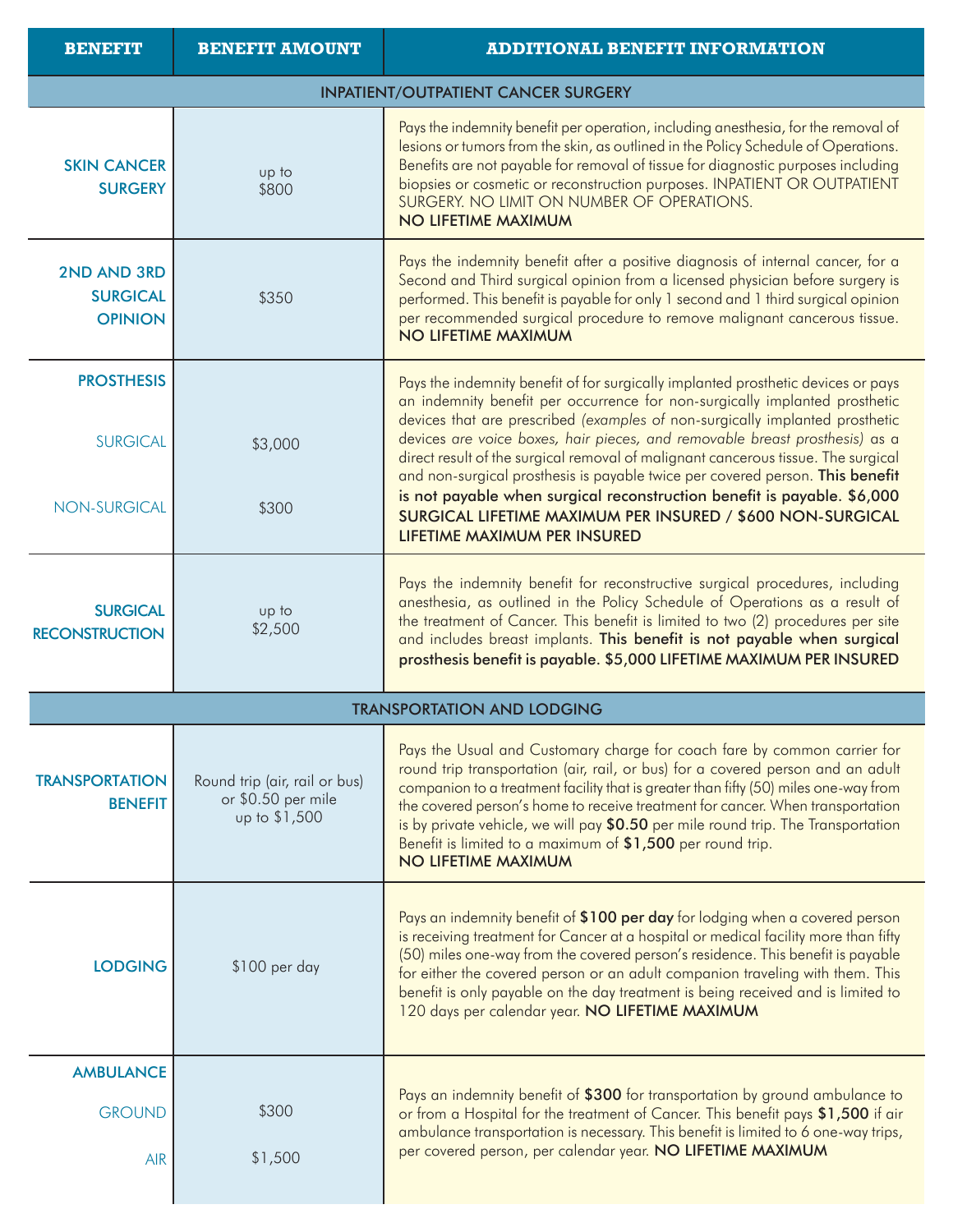| <b>BENEFIT</b>                                                          | <b>BENEFIT AMOUNT</b>                        | <b>ADDITIONAL BENEFIT INFORMATION</b>                                                                                                                                                                                                                                                                                                                                                                         |  |  |  |  |
|-------------------------------------------------------------------------|----------------------------------------------|---------------------------------------------------------------------------------------------------------------------------------------------------------------------------------------------------------------------------------------------------------------------------------------------------------------------------------------------------------------------------------------------------------------|--|--|--|--|
|                                                                         | <b>INPATIENT/OUTPATIENT CANCER TREATMENT</b> |                                                                                                                                                                                                                                                                                                                                                                                                               |  |  |  |  |
| <b>STEM CELL OR</b><br><b>BONE MARROW</b><br><b>TRANSPLANT</b>          | \$10,000                                     | Pays the indemnity benefit when a covered person receives a Stem Cell<br>Transplant or a Bone Marrow Transplant for the treatment of Cancer.<br>This benefit is payable once per covered person's lifetime. This benefit<br>excludes biopsies and diagnostic testing. Benefits are not payable for the<br>harvesting or storage of bone marrow or stem cells. \$10,000 LIFETIME<br><b>MAXIMUM PER INSURED</b> |  |  |  |  |
| <b>BLOOD, PLASMA</b><br><b>OR PLATELETS</b>                             | \$1,250                                      | Pays the indemnity benefit per calendar month, for Blood, Plasma, or<br>Platelets to replace or replenish normal cells due to cancer of the blood<br>or as a result of radiation therapy and/or intravenous chemotherapy.<br>This benefit does not include stem cell transplants, bone marrow<br>transplants, blood typing and cross-matching or laboratory blood tests.<br>NO LIFETIME MAXIMUM               |  |  |  |  |
|                                                                         |                                              | <b>INPATIENT CANCER TREATMENT</b>                                                                                                                                                                                                                                                                                                                                                                             |  |  |  |  |
| <b>HOSPITAL</b><br><b>CONFINEMENT</b><br><b>DAYS 1-30</b><br>DAYS $31+$ | \$400<br>\$800                               | Pays the indemnity benefit per day for the first 30 days of confinement to the<br>hospital for the treatment of Cancer. The benefit amount doubles after<br>30 days of continuous confinement in a hospital for the treatment of<br>Cancer. NO LIMIT ON NUMBER OF DAYS. NO LIFETIME MAXIMUM                                                                                                                   |  |  |  |  |
| <b>PRIVATE NURSING</b><br><b>SERVICES</b>                               | \$300<br>per day                             | Pays the indemnity benefit per day for private nursing care while confined<br>in a hospital for the treatment of Cancer. These services must be required<br>and authorized by the attending physician. This benefit is not payable for<br>private nurses who are members of your immediate family. NO LIMIT ON<br>NUMBER OF DAYS. NO LIFETIME MAXIMUM                                                         |  |  |  |  |
|                                                                         |                                              | <b>FOLLOW-UP CARE</b>                                                                                                                                                                                                                                                                                                                                                                                         |  |  |  |  |
| <b>EXTENDED CARE</b><br><b>FACILITY</b>                                 | \$225<br>per day                             | Pays the indemnity benefit per day for confinement to an Extended-Care<br>Facility within 30 days after a hospital confinement. This benefit is limited to<br>30 days per calendar year per covered person. NO LIFETIME MAXIMUM                                                                                                                                                                               |  |  |  |  |
| <b>HOME HEALTH</b><br><b>CARE FACILITY</b>                              | \$300<br>per day                             | Pays the indemnity benefit per day for home health care provided by a<br>Home Health Care Agency when directed by an attending physician for the<br>treatment of Cancer. This benefit is limited to 50 days per covered person's<br>lifetime. \$15,000 LIFETIME MAXIMUM PER INSURED                                                                                                                           |  |  |  |  |
| <b>HOSPICE CARE</b>                                                     | \$150<br>per day                             | Pays an indemnity benefit of \$150 per day for care provided by a Hospice<br>organization. This benefit does not apply to non-terminally ill patients or to<br>organizations not qualifying as Hospice. This benefit is limited to 100 days per<br>covered person's lifetime. \$15,000 LIFETIME MAXIMUM PER INSURED                                                                                           |  |  |  |  |
| <b>WAIVER OF</b><br><b>PREMIUM</b>                                      | Yes                                          | After 60 days of continuous disability of the primary insured listed in the<br>policy, due to Cancer, the company will waive any premiums for this policy,<br>and any attached riders falling due during the primary insured's continued<br>disability due to cancer. Disability due to Cancer must begin prior to the<br>primary insured's 60th birthday. NO LIFETIME MAXIMUM                                |  |  |  |  |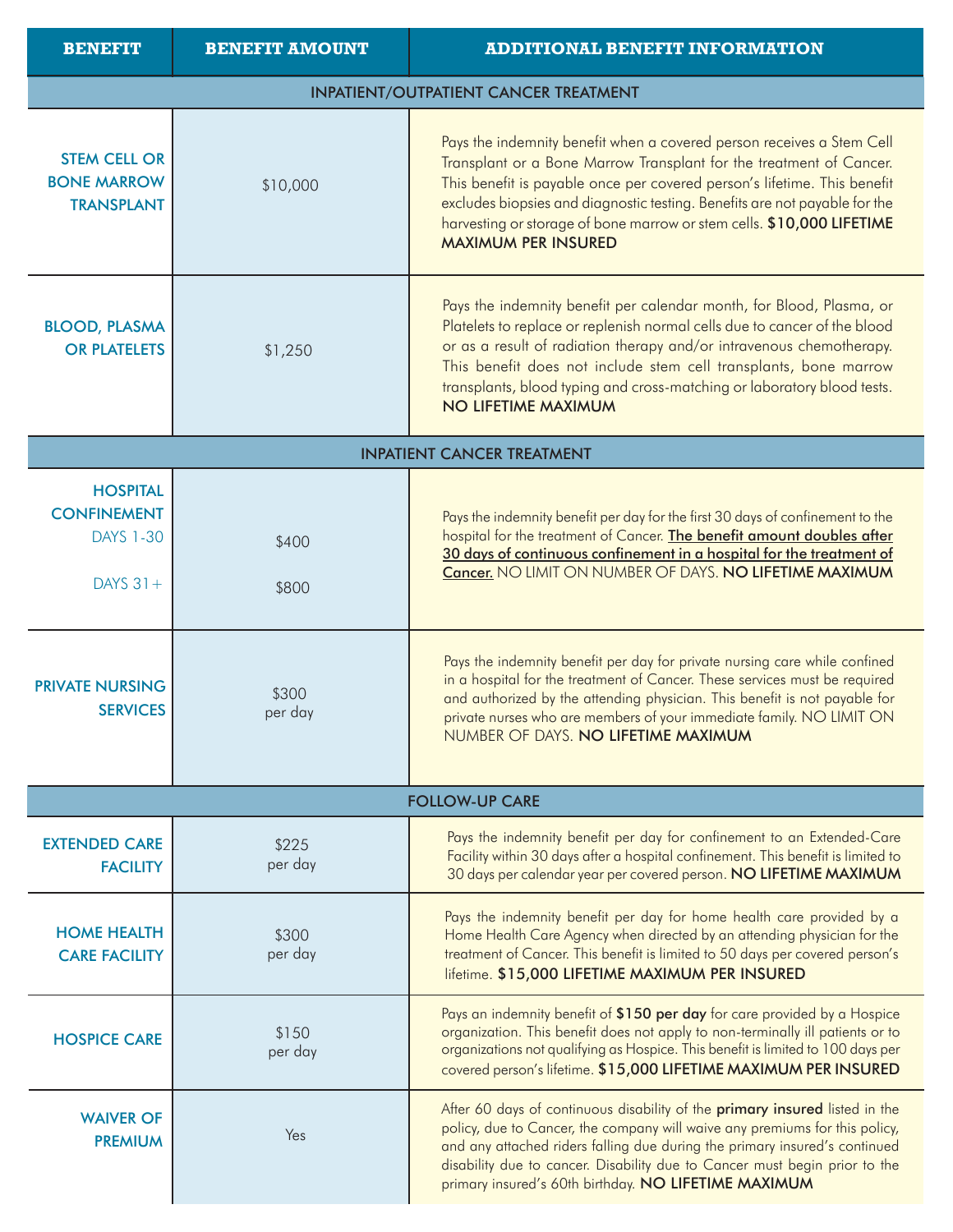| <b>BENEFIT</b>                                                                      | <b>BENEFIT AMOUNT</b>                                   | <b>ADDITIONAL BENEFIT INFORMATION</b>                                                                                                                                                                                                                                                                                                                                                                                                                                                                                                                                                                                                                                                                                                                                                                                                                                                                                                                                                                                                                                                                                                                                                                                                                                                                                                                        |  |  |
|-------------------------------------------------------------------------------------|---------------------------------------------------------|--------------------------------------------------------------------------------------------------------------------------------------------------------------------------------------------------------------------------------------------------------------------------------------------------------------------------------------------------------------------------------------------------------------------------------------------------------------------------------------------------------------------------------------------------------------------------------------------------------------------------------------------------------------------------------------------------------------------------------------------------------------------------------------------------------------------------------------------------------------------------------------------------------------------------------------------------------------------------------------------------------------------------------------------------------------------------------------------------------------------------------------------------------------------------------------------------------------------------------------------------------------------------------------------------------------------------------------------------------------|--|--|
| <b>OPTIONAL FIRST OCCURENCE BENEFIT</b>                                             |                                                         |                                                                                                                                                                                                                                                                                                                                                                                                                                                                                                                                                                                                                                                                                                                                                                                                                                                                                                                                                                                                                                                                                                                                                                                                                                                                                                                                                              |  |  |
| <b>LEVEL</b><br><b>VERSION</b><br>PRIMARY INSURED<br>& SPOUSE<br><b>CHILDREN</b>    | \$7,500<br>\$10,500                                     | Pays a benefit of \$7,500 when the Primary Insured or Spouse or \$10,500<br>when a Covered Dependent Child is first diagnosed with Internal Cancer (not<br>Skin Cancer) thirty (30) days or more after the effective date of this benefit.<br>This benefit is issued thru age 74 and guaranteed renewable for life. This<br>benefit is payable one time for each covered person.                                                                                                                                                                                                                                                                                                                                                                                                                                                                                                                                                                                                                                                                                                                                                                                                                                                                                                                                                                             |  |  |
| <b>BUILDING</b><br><b>VERSION</b><br>PRIMARY INSURED<br>& SPOUSE<br><b>CHILDREN</b> | $$7,500 + $150$ per month<br>$$10,500 + $150$ per month | Pays a benefit of \$7,500 when the Primary Insured or Spouse or \$10,500<br>when a Covered Dependent Child is first diagnosed with Internal Cancer<br>(not Skin Cancer), plus an additional \$150 each month this benefit has<br>been in force thirty (30) days or more after the effective date of this benefit.<br>Benefits stop increasing in the month of the Primary Insured's 65 <sup>th</sup> birthday.<br>This benefit is issued thru age 64 and guaranteed renewable for life. This<br>benefit is payable one time for each covered person.                                                                                                                                                                                                                                                                                                                                                                                                                                                                                                                                                                                                                                                                                                                                                                                                         |  |  |
|                                                                                     |                                                         | <b>OPTIONAL SPECIFIED DISEASE BENEFIT</b>                                                                                                                                                                                                                                                                                                                                                                                                                                                                                                                                                                                                                                                                                                                                                                                                                                                                                                                                                                                                                                                                                                                                                                                                                                                                                                                    |  |  |
| <b>SPECIFIED</b><br><b>DISEASE</b><br><b>DAYS 1-30</b><br>DAYS $31+$                | \$200 per day<br>\$500 per day                          | Pays an indemnity benefit of \$200 per day for confinement in a hospital<br>due to a Specified Disease. Pays \$500 per day starting on the 31st day<br>of continuous hospital confinement due to a Specified Disease.<br>• Cystic Fibrosis • Multiple Sclerosis • Myasthenia Gravis • Scleroderma •<br>Reye's Syndrome • Sickle Cell Anemia • Tetanus • Tularemia • Diphtheria<br>. Muscular Dystrophy . Necrotizing Fasciitis . Polio . Rheumatic Fever .<br>Huntington's Chorea • Cerebral Palsy • Toxic Shock Syndrome • Cholera<br>· Encephalitis • Lyme Disease • Osteomyelitis • Rabies • Systemic Lupus<br>· Smallpox · Tuberculosis · Typhoid Fever · Botulism · Malaria · Bubonic<br>Plague • Amyotrophic Lateral Sclerosis (Lou Gehrig's Disease) • Rocky<br>Mountain Spotted Fever • Variant Creutzfeldt-Jakob Disease (Mad Cow<br>Disease) • Meningitis (Bacterial) • Yellow Fever<br>\$200,000 LIFETIME MAXIMUM PER INSURED<br><b>LIMITATIONS</b> - Benefit is not payable for confinements of less than<br>18-hours; or treatment on an out-patient basis; or emergency room<br>treatment; or the day of discharge from the hospital except where the<br>day of discharge and the day of admission are the same day and the<br>confinement was for at least 18-hours. This benefit is issued thru age 79<br>and guaranteed renewable for life. |  |  |
|                                                                                     |                                                         | <b>OPTIONAL HOSPITAL INTENSIVE CARE BENEFIT</b>                                                                                                                                                                                                                                                                                                                                                                                                                                                                                                                                                                                                                                                                                                                                                                                                                                                                                                                                                                                                                                                                                                                                                                                                                                                                                                              |  |  |
|                                                                                     |                                                         |                                                                                                                                                                                                                                                                                                                                                                                                                                                                                                                                                                                                                                                                                                                                                                                                                                                                                                                                                                                                                                                                                                                                                                                                                                                                                                                                                              |  |  |

|                                          | YOUR CHOICE |         |  |  |       |  |
|------------------------------------------|-------------|---------|--|--|-------|--|
| <b>HOSPITAL</b><br><b>INTENSIVE CARE</b> |             |         |  |  |       |  |
| <b>HIGHEST LEVEL</b>                     |             | \$600   |  |  | \$300 |  |
| <b>STEP DOWN UNIT</b>                    |             | \$300   |  |  | \$150 |  |
| <b>TRIPLE BENEFIT</b>                    |             | \$1,800 |  |  | \$900 |  |
|                                          |             |         |  |  |       |  |
|                                          |             |         |  |  |       |  |

Pays for Hospital Intensive Care Unit Confinement. Pays a benefit of onehalf (1/2) the amount selected per day for Confinement in a "Step Down" Hospital Intensive Care Unit. Pays Triple the amount selected per day for Intensive Care Confinement which occurs within 48 hours of an accident in which any covered insured is the operator or passenger of; an automobile, motor home, bus, motorcycle, or any truck with a load capacity of 2,000 pounds or less or as a fare paying passenger on any vehicle, boat, ship, aircraft, or train, or a school bus operated by or under the direction and supervision of school authorities. Benefits are payable from the first day of confinement due to injury or due to illness to include congenital anomalies of newborn children. NO LIFETIME MAXIMUM Pays benefits for up to 30 days of Intensive Care Confinement in

connection with any one hospital admission. If less than 30 days separates two periods of confinement, the second confinement will be considered a continuation of the initial confinement. Issued through age 70. Guaranteed renewable for life. Daily Hospital Intensive Care benefits will be reduced by 50% (one-half) at age 70.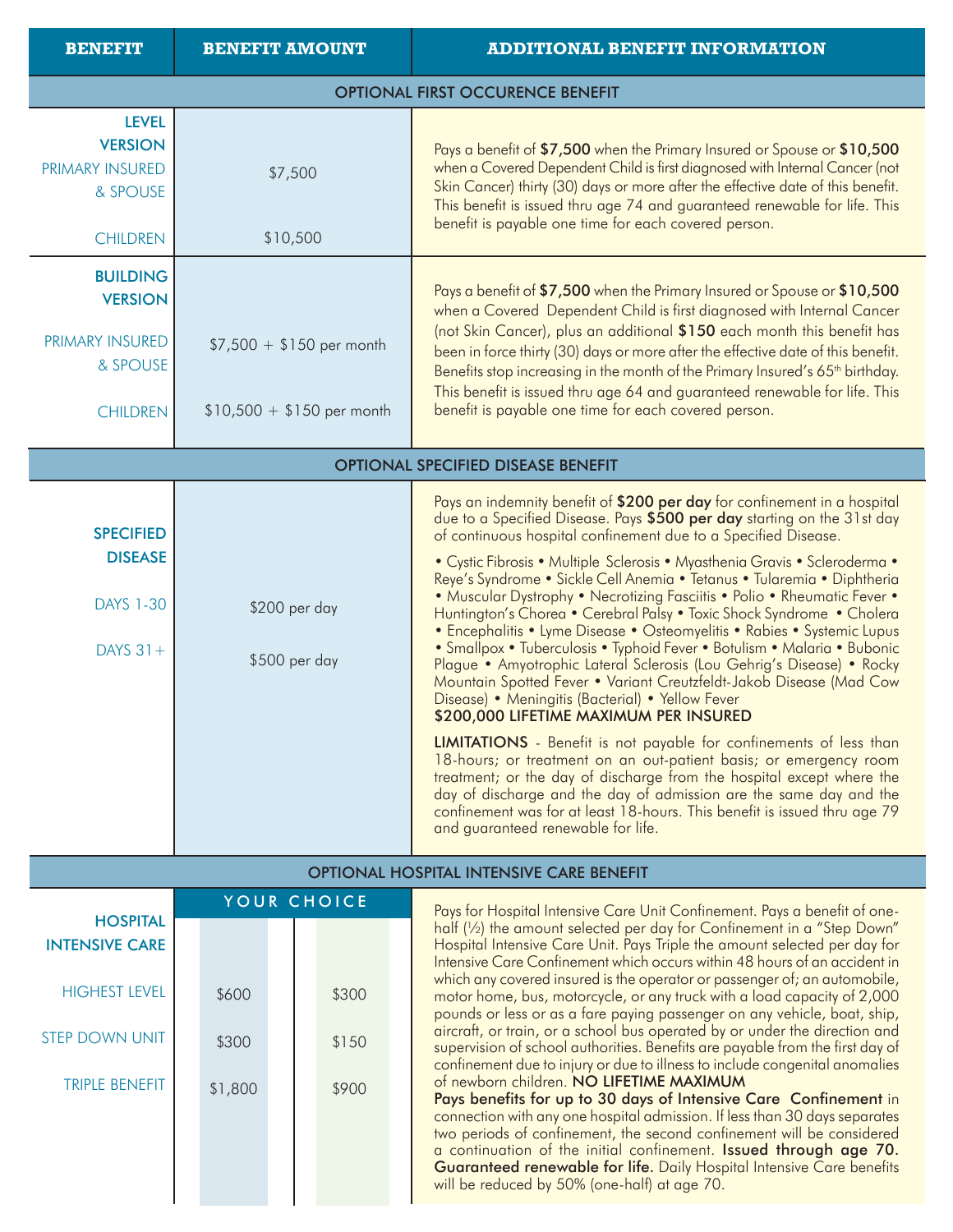## LIMITATIONS AND EXCLUSIONS

*IMPORTANT NOTICE: Any person who knowingly and with intent to defraud any insurance company or other* person files a statement of claim containing any materially false information or conceals, for the purpose of *misleading, information concerning any fact material thereto commits a fraudulent insurance act, which is a crime and may be subject to fines and confinement in prison.*

Cancer Indemnity: This policy only provides benefits due to cancer. It does not provide benefits for any other sickness, condition or incapacity. We will pay benefits for specified events occurring in connection with definitive treatment of cancer including the direct extension, metastatic spread or recurrence. Waiting Period: This policy and all attached riders will not pay benefits for any positive medical diagnosis of cancer with a diagnosis date less than thirty (30) days after the policy effective date. All treatment for cancer must be accepted or approved by the American Medical Association, the American Cancer Society or the Food and Drug Administration (FDA) as a treatment for cancer. Benefits under this policy or any attached riders are not payable for specified events that occur outside the United States of America or its territories. Hospital Confinement: Benefits are not payable for: 1) confinements of less than 18-hours; or 2) treatment on an out-patient basis; or 3) Emergency Room treatment; or 4) the same day outpatient benefits, Extended Care Facility, Home Health Care and/or Hospice Care Indemnity Benefits are payable; or 5) the day of discharge from the Hospital except where the day of discharge and the day of admission are the same and the confinement was for at least 18-hours.

Cancer means a disease manifested by the presence of a malignant tumor and characterized by the uncontrolled growth and spread of malignant cells and the invasion of tissue. It also includes, but is not limited to Leukemia, Hodgkin's disease and Melanoma. The term Cancer also includes: Myelodysplastic Syndrome, Myeloproliferative Syndrome, and carcinoma in situ (confined to the site of origin without having invaded neighboring tissue). Any condition not specifically listed above is not considered Cancer. Premalignant conditions and conditions with malignant potential including, but not limited to, hyperplasia, dysplasia, anaplasia, atytism, leukoplakia, hypertrophy, and neoplasia are not considered to be Cancer. Skin cancer means malignant cancerous cells of the skin including Basal Cell Carcinoma, Malignant Melanoma, Squamous Cell Carcinoma and all other Skin Carcinomas. Radiation/Chemotherapy: Intravenous Chemotherapy means any cancercidal chemical substance taken intravenously (IV), by continuous infusion by pump or by surgical implants for the purpose of modifying or destroying cancer. Non-Intravenous Chemotherapy means any cancercidal chemical substance taken orally, topically or by non-intravenous injection for the purpose of modifying or destroying cancer. Radiation Therapy means external radiation therapy, or teletherapy used for the purpose of modification or destruction of cancer including radioactive implants. This includes radiation seed implants, or gamma knife radiosurgery. Immunotherapy means immunoglobulin or colony stimulating factors to stimulate the immune system to reject and destroy cancer. Anti-Nausea Medication means a drug(s) or medication for the prevention or treatment of nausea (upset stomach) in conjunction with or resulting from chemotherapy and/or radiation therapy for the treatment of cancer. Anti-nausea medication does not include drugs or medications available over-the-counter without a prescription. Bone Marrow Transplant means the infusion of bone marrow, autologous or allogenic, following radiation or chemotherapy to destroy cancer cells. Stem Cell Transplant means the infusion of stem cells, autologous or allogenic, following radiation or chemotherapy to destroy cancer cells.

Covered Persons: Individual: Only the Primary Insured. Individual and Spouse: The Primary Insured and the Primary Insured's Legal Spouse. One Parent Family: The Primary Insured and all of the Primary Insured's legal Dependent Child(ren). Two Parent Family: The Primary Insured, the Primary Insured's Legal Spouse all of the Primary Insured's legal Dependent Child(ren). Dependent Child(ren) means any unmarried child or grandchild (natural, step or adopted) who is of legal custody of Yours who: 1) is less than twenty-one (21) years old and living with you; or 2) is less than twenty-four (24) years old and attending an accredited school as a full time student. 3) is or becomes incapable of self-support because of mental or physical handicap while covered under this Policy and prior to attaining limiting age.